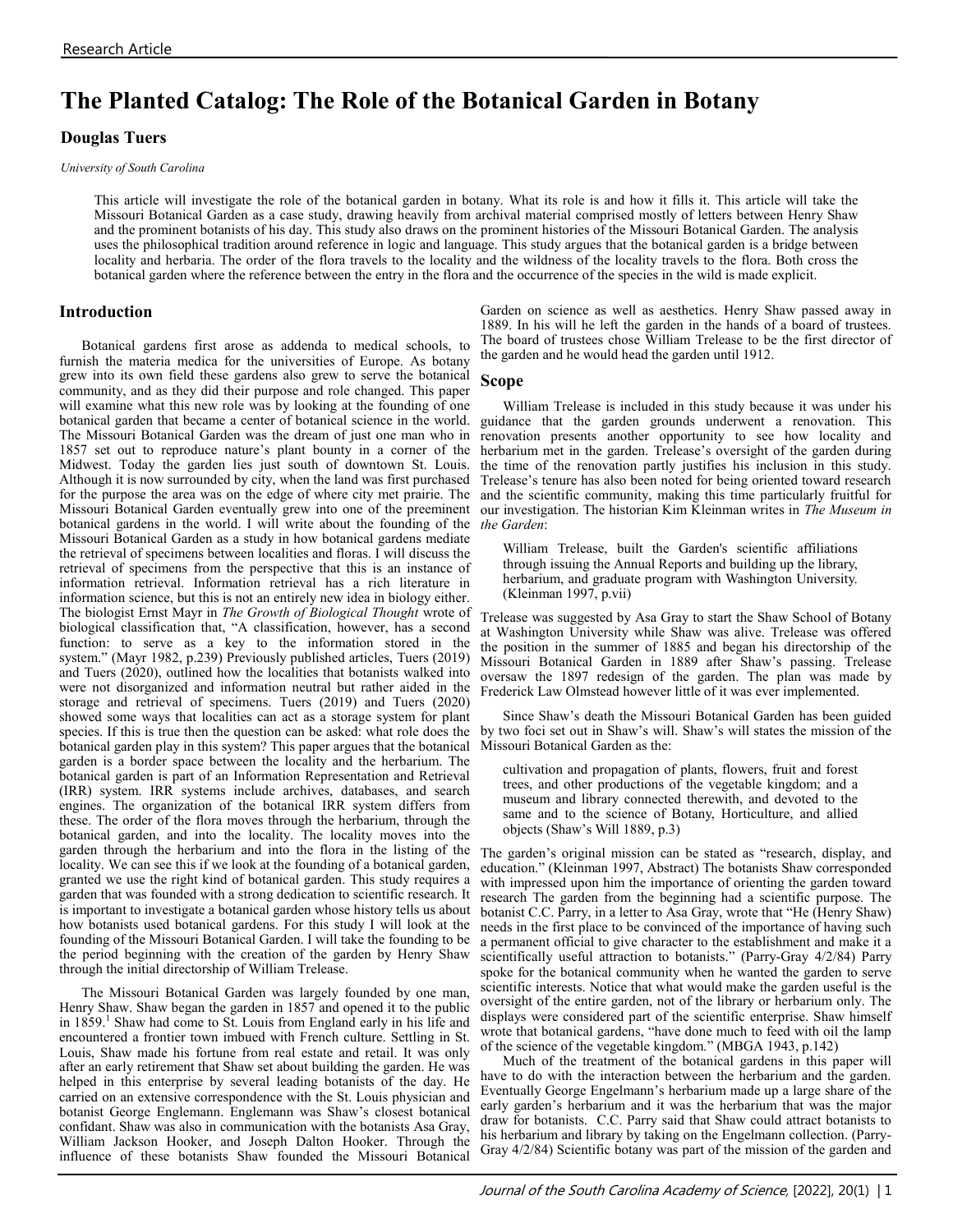during the directorship of William Trelease there were even complaints from visitors that the garden was too focused on science. (Faherty 1989, botanical garden this study requires.

# **Design of Garden**

In his retirement Henry Shaw set about energetically planning and building the Missouri Botanical Garden. Shaw turned to George Engelmann for help and much of the correspondence between Shaw and Engelmann from this period took place while Engelmann was touring Europe. (Shaw-Engelmann 1856-1879) Shaw's letters to Engelmann were mostly about updates on the progress at the garden and requests for Engelmann to purchase books for the garden library and to purchase specimens for the herbarium. Shaw also carried on a lengthy correspondence with Asa Gray. Gray was the preeminent American botanist of the day. Gray, and Engelmann also, felt that the garden should serve botanical science, and that this should be on par with any aesthetic mission. Under the influence of Gray and Engelmann:

Shaw began to think of his creation not simply as a garden but as a *botanical* garden, where the knowledge of plants would be increased and spread throughout the world. His plantings, particularly in the systematically arranged beds to the south of the original main gate, became more synoptical and ordered, and the emphasis of the garden shifted from beauty primarily to incorporate both beauty and diversity. (Grove 2006, p.xv)

One place where diversity was incorporated into the garden was in systematic displays. In a systematic display, plants are arranged according to their place within a taxonomy. The early garden included systematic displays that an early visitor to the garden described thus, "This enclosed area is divided into suitable compartments, for the systematic arrangement of herbaceous and other plants of low growth." (Early Days 1930, p.119) The systematic displays were a place where the herbarium leaked into the garden. Which taxonomic system is used might differ. The taxonomic displays presented for the botanist species ordered the way he tried to order them in the wild. Shaw himself remarked that botanical gardens possessed, "systematic arrangements in a living state." (MBGA 1943, p.142)

Early in William Trelease's directorship an 11-point development plan was created for the garden. This plan sought to put the garden on a firm financial footing and focus its activities. It therefore ordered the priorities of the garden. The second point of this plan centered around the creation of geographically delimited displays. They were:

2. To add to its botanical usefulness and interest by the introduction, as opportunity offers, of plants representative of the American flora, so that, other things being equal, these shall ultimately be largely represented and may even preponderate outside the greenhouses, giving, then, in the garden, an epitome of the leading characteristics of our native flora. (Kleinman 1997, p.55)

The early garden included geographic displays. These were displays meant to represent the flora of a country, region, continent, etc. The geographic display is where the botanical locality leaked into the garden. When planning his garden Shaw made use of the prominent authors of his day. First among these was John Claudius Loudon. Shaw held Loudon in very high regard, Shaw:

used English practitioners and authors as the basis for his work, in particular Joseph Paxton and John Claudius Loudon, whom Shaw placed on a par with the eighteenth-century botanist Linnaeus and naturalist Alexander von Humboldt. (Grove 2006, p.7)

Shaw would state the position of Loudon in the design of the garden in an 1857 letter to George Engelmann. Shaw wrote, "all this am doing according to my own ideas-gathered from horticultural works of Loudon, McIntosh." 2 (Shaw-Engelmann 9/15/1857) Loudon's views can give insight into Shaw's thinking.

p.52) It seems then that the Missouri Botanical Garden is just the sort of Instruction." (Loudon 1828, p.1028) Loudon advised the reader to label In his *An Encyclopedia of Gardening* Loudon addressed the layout of botanic gardens under the heading "Public Gardens for all plants in the garden with their systematic name. Loudon wrote, "Every plant ought to have its name painted on strong cast-iron tallies. On a beveled face, in letters so large as to be legible without stooping." (Loudon 1828, p. 1031) The naming of plants in the garden was echoed by point three in the 11-point plan:

> 3. To carry into execution, as rapidly as possible, a system of correctly naming and labeling all plants in the garden, with the exception of such as may be used in ribbon-gardening or for other exclusively ornamental purposes. (Kleinman 1997, p.55)

The garden followed the practice prescribed by Loudon in the *Encyclopedia of Gardening*. Trelease argued that, "Labelling plants in a botanical garden is 'one of the most important and difficult features of museum administration,'" (Kleinman 1997, p.68) On the topic of labeling plants in the garden, Kleinman remarks that, "Trelease stressed that 'a collection of living plants is essentially a museum collection' and that labels were (and are) the public's interface between the plant itself and what botanists and horticulturists have learned about it." (Kleinman 1997, p.68) This is an interesting idea as the naming of the plant in the display is meant to be a gateway into the flora where botanical metadata is contained. In advocating for the placing of names next to their instances Loudon was transposing taxonomy onto the botanic garden. Loudon wrote, "Such a collection should, in short, be a transcript of the catalogue of the garden." (Loudon 1828, p.1031) Loudon gave the example of the Paris Garden which had a menagerie that was divided into sections each devoted to a genus of animal. As with plants, the Paris Garden had taxonomic displays of animals. The animals were caged, rooted to the ground like the plants. Loudon also suggested the arrangement of native plants by country. (Loudon 1828, p.1031) Loudon's advocacy for geographic and taxonomic displays was influential for Henry Shaw.

The Missouri Botanical Garden was designed and arranged in order to reproduce an ideal, representative locality. Specimens were living in the ground yet already identified and grouped together by taxon as if they had been collected and stored in the herbarium. Many parts of the garden had either the geographic limitation of a locality or the systematic limitation of a taxon. One example was the garden's conservatory which, "housed six displays: the Coffee Plantation, the South African House, the Cycad and Fern House, the Palm House, the Economic House, and the Desert House." (Kleinman 1997, p.90) Half of these locations were systematic or geographic, they exemplified a taxon or a region. This was a part of a holistic plan for the entire garden. There are other examples, in his 1894 report Trelease made reference to "naturally arranged" (Trelease 1894, p.12) beds that were then in the garden. It is clear that geography and taxonomy were fundamental logics used to order the garden.<sup>3</sup> Carol Grove, in *Henry Shaw's Victorian Landscape*, documents the practice of taxonomic display at the garden. She argues that, "to give a sense of order to the design he (Shaw) arranged plants by type-a reference to botanical systems of classification." (Grove 2006, p.44) Recall the third point of the 11-point plan mentioned above. "Correct naming" meant taxonomic naming and organization for the garden. The taxonomic identity of the plants in the garden were to be determined, and Loudon said, were then to be displayed.

In his 1896 article "Botanical Gardens" Nathaniel Lord Britton summed up the thinking of the time on the purpose of botanic gardens. Britton was the director of the New York Botanical Garden at the time. In "Botanical Gardens" Britton said that the botanical garden had four purposes one of which was "scientific or biologic." (Britton 2008, p.278) The emphasis on botanical science was echoed outside and inside the garden. Britton's "Scientific or Biologic" purpose was reflected in the advice Shaw received from prominent botanists. Later in the article Britton endorsed taxonomic displays saying, "The arrangement of the areas devoted to systematic planting, and the proper labeling of the species grown, are important duties of the scientific department." (Britton 2008, p.280) The naming of plants in the garden was considered by Britton to be a part of the scientific mission of the botanical garden. Nathaniel Britton's call to systematic display in 1896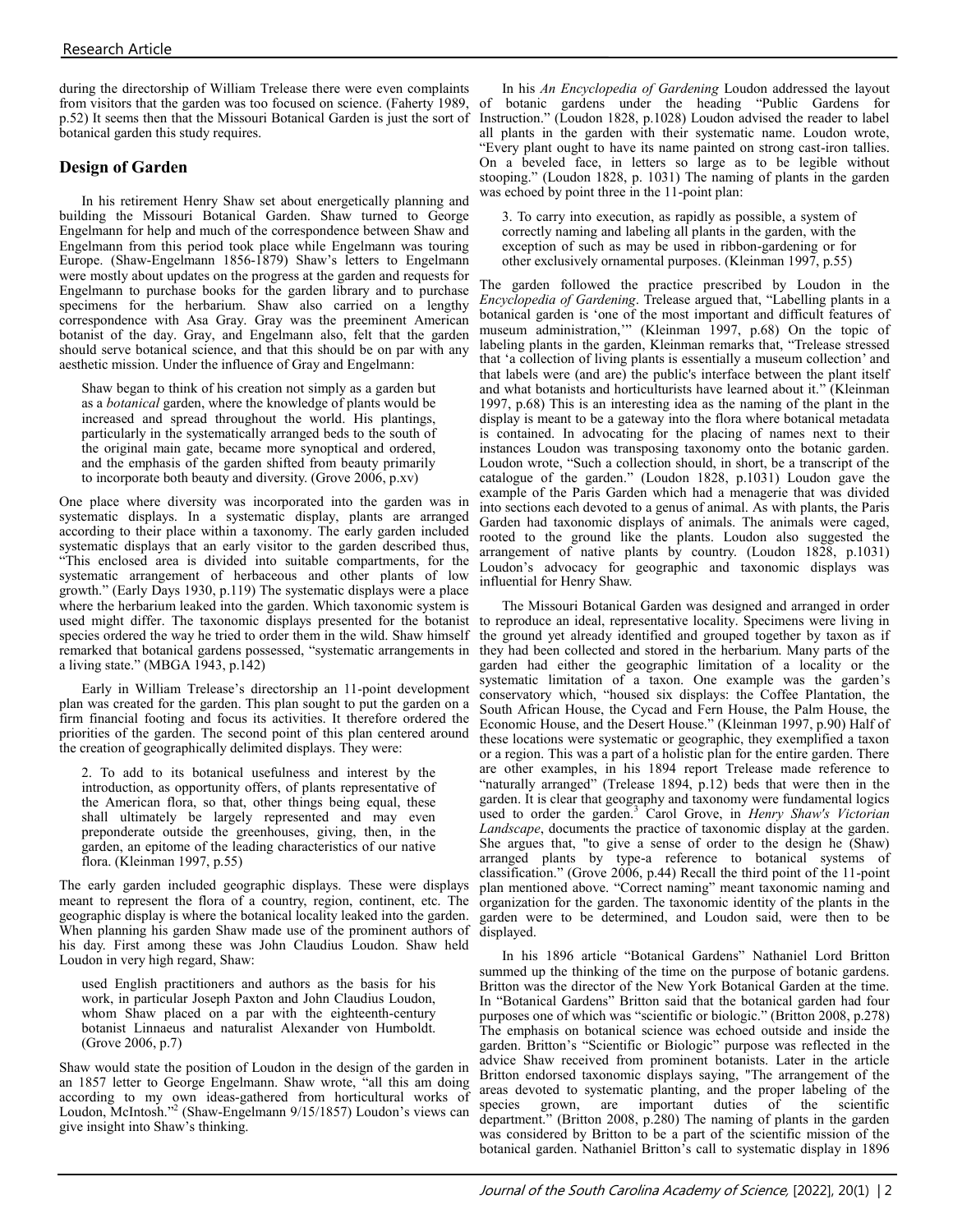suggests that taxonomic and geographic displays were gaining in popularity in botanical gardens at about the same time.<sup>4</sup> The garden also report William Trelease wrote:

For educational purposes, .synoptically arranged groups must be especially planted. So far as I know, no botanical garden has ever presented a synopsis of the flora of the country in which it is situated (Kleinman 1997, p.66)

Here Trelease favored planting geographic displays in the garden. Trelease's comment that he knew of no garden that presented "a synopsis of the flora of the country in which it is situated" suggests that geographic displays were relatively new in 1897. Systematic and geographic displays were coming into vogue in the late 19<sup>th</sup> century.<sup>5</sup>

As can be seen in Trelease's quote the justification for geographic displays was educational. Education was often taken as the purpose of taxonomic arrangements, for example Kim Kleinman writes of the garden that, "Its systematic collections in the botanical garden, Museum Building, and arboretum had a didactic purpose." (Kleinman 1997, p.44) Ostensibly the purpose for taxonomic displays was education, this does not negate the argument of this paper but rather strengthens it. For these displays were educational *because* they mixed the locality and the flora. What we get is a view into a referential system that is formed from the four-part flora-herbarium-garden-locality system that will be discuss below. The garden is didactic because it makes this reference explicit.

Little of the 1897 Olmstead plan was implemented. However, Kleinman states that from the plan a section of the garden was developed into the North American tract which showcased the flora of North America. Of the land that made up the North American Tract, "twenty acres were to be planted as a collection of flora of the United States, and the remaining sixty-two acres represented flora of the world, the two merging, according to Trelease, into a 'single piece of artistic landscape.' Each would be synoptically arranged." (Grove 2006, p.171) We see that geographic displays were part of the Olmstead plan. In the design of the garden, consideration was also given to the taxonomic systems that would be imposed on plantings. William Trelease suggested that:

The North American Tract would use George Bentham and Joseph Hooker's "Genera PIantarum," an extension of the Jussieu and Candolle natural systems of plant classification. (Kleinman 1997, p.66)

And furthermore, he felt that:

the Engler and Prantl system "should prevail in the planting of the general synopsis in the larger tract, inasmuch as it represents more closely than the other the phylogeny of the different groups of plants." (Kleinman 1997, p.67)

Taxonomies were reflected in the floras of the day and Trelease was considering how the flora would be imposed onto the garden. What should be clear at this point is that built into the design of the garden were questions of how the flora and the locality would both be mixed in the garden. The flora leaked into the herbarium and the garden was a mixing pot between herbarium and locality.

A telling episode in the early history of the garden began with a December 13, 1884 correspondence between James Gurney, the Missouri Botanical Garden's first gardener, and Henry Shaw. (Gurney-Shaw 12/13/1884) In this letter Gurney asked Shaw for consent to send Kew Gardens leaves from several of the garden's agave plants. Gurney wanted to clear up discrepancies between the descriptions of agaves from an 1877 *Gardener's Chronicle* article and the identification of agaves at the Missouri Botanical Garden. Of interest here is that Gurney was referring to living plants not herbarium specimens. In a letter thirteen days later Gurney wrote to Shaw asking him to send, "specimens of agave now blooming in the gardens." (Gurney-Shaw 12/26/1884) These were samples from living plants that were being sent.

In a December 19, 1884 letter to Kew Gardens, Shaw mentioned Gurney's request. (Shaw-Hooker 12/19/1884) Shaw wrote that the agave specimens had been sent to Joseph Dalton Hooker. In what is probably a

viewed the geographic display as part of its mission. In the 1897 annual The garden sent another package of agave specimens to John Baker at later letter Gurney laments to Shaw that, "Past experience shows we cannot purchase agaves true to name." (Gurney-Shaw February 1885) Kew Gardens. It was Baker who had written the *Gardener's Chronicle*  article. Baker determined that one of the agaves Gurney had sent him was an entirely new species "near a *victoria regina.*" (Shaw-Hooker 2/24/1885) This is much the way that specimens would be resolved in a herbarium. The sending of pieces taken from hebaria specimens was common for resolving taxonomy.<sup>5</sup>The takeaway here is that James Gurney and Kew took very seriously the resolution of plants in the displays much the way that a botanist would at a locality or in the herbarium. This attempt to resolve a living specimen in the garden reveals to us that the garden worked as boundary area between the locality and the herbarium.

### **Analysis**

We saw above that the garden was designed to display plants taxonomically and geographically. We saw this in the instances of the systematic display of cacti and the geographic display of the North American tract. Here we see that the Missouri Botanical Garden was bringing taxonomy out of the flora and into the garden and the geographic distribution out of the locality and into the garden. The botanical garden represents a border between the herbarium, which organizes plant life into an archive, and the locality. Trelease conceived of the herbarium as a continuation of the garden, he wrote, "I hope to arrange an instructive and attractive synoptical collection, supplementing those furnished by the living plants of the Garden." (Kleinman 1997, p.10) For Trelease the herbarium was a supplement to the garden.

Early in the history of the garden there were exceptions to order, but they were short lived. An interesting anomaly in the garden was a small batch of chaos that grew in the garden until order wiped it away. Kleinman writes, citing an article in *The Graphic*:

But, unlike the rest of the well-maintained Garden, this "was one of the corners where the old gentleman was wont to plant everything and anything, and then let anything grow as it pleased. A would-be chaos was the result." (Kleinman 1997, p.41)

Here what the writer in *The Graphic* describes is a small plot of fallow ground in the garden that existed when Shaw was still alive. This chaotic plot did not survive long because it was anathema to the order of the flora that was imposed onto the garden.

#### **The Botanical Garden as Reference System**

The view of specimen collection as taking plants out of an unorganized nature and depositing them into an organized archival space is not tenable. The difference between herbarium and locality is not as stark as this. A new relationship is required between the locality and the ultimate order of the flora. The first thing to notice is that the relationship is two way. Nature does not only come into the organized pages of the flora but organization goes into the wild in the form of the locality. The Missouri Botanical Garden was continuing a tradition, Kim Kleinman writes:

Traditional botanical gardens, as in the earliest Italian ones such as Padua and Pisa in the Sixteenth Century, had been defined by this systematic arrangement. The aim was to create a living example of the cabinet museum. Just as Shaw's Museum Building held more seeds than the Inland Magazine writer could imagine, this garden was meant to display, instructively, examples of the plant families. (Kleinman 1997, p.39)

The flora references plants in the wild through the herbarium and garden. The organization of the flora is in part a reflection of the organization found in the locality. If nature were actually chaotic then its organization would be completely artificial.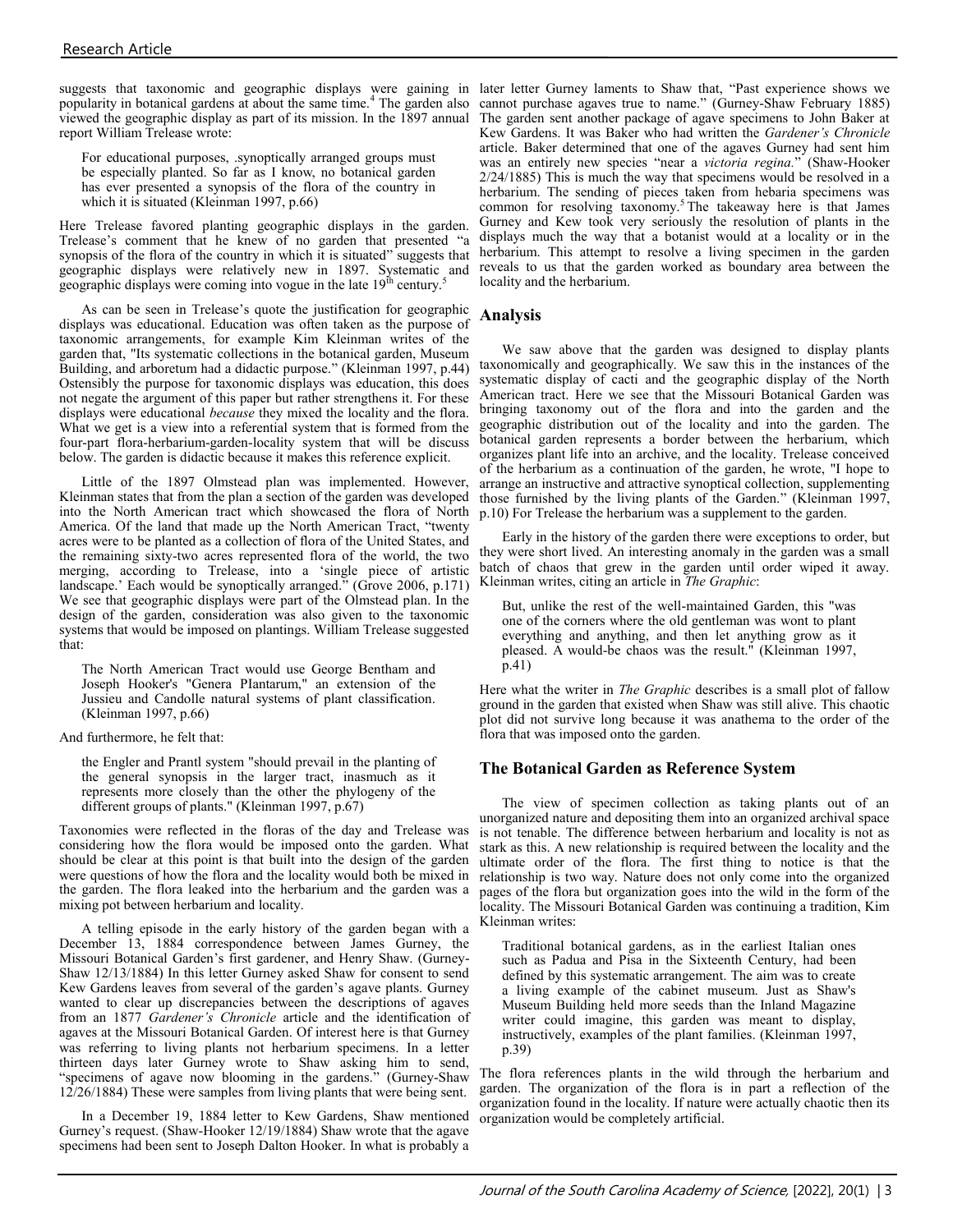In the preceding pages I have painted a picture of a movement from **Conclusion** flora to locality through the botanical garden and herbarium. The garden and herbarium then were organized as the middle point between two poles. The garden sat between the flora and the locality. The flora entry gives the name of a species, its subspecies, range, description, etc. It is interesting to note first that as one moves from locality to flora metadata increases and context decreases; that is, the plant eventually disappears and only metadata is found in the flora. Going in the other direction the name, description, collector, etc, all fall away as the plant moves into the locality. The flora makes references to the locality through the garden. Shaw remarked that botanical gardens, "stimulated the search for plants abroad." (Henry Shaw 1943, p.142) This suggests such a reference between the garden and the locality. The scientific mission advocated by Trelease, Shaw, Britton, Gray, Parry, and Engelmann required the construction of such a reference system.

This reference system included the garden's herbarium. Henry Shaw and the botanists he corresponded with often discussed the founding of the herbarium. Kleinman remarks that the early herbarium consisted of George Engelmann's collection and the Bernhardi collection that Engelmann had purchased in Europe. The botanists Shaw consulted felt that the herbarium should occupy a focus of Shaw's attention, Shaw had to be convinced of the importance of an herbarium that would be largely ignored by the visiting public. The herbarium along with the garden was important in building the reference that the scientific mission required.

In what follows I will investigate how reference is made between the flora and the locality. This investigation will draw heavily from philosophy. Two approaches in particular will help us understand what role the botanical garden played in the reference system.

Views of reference in philosophy I think offer a way of understanding the place of the botanical garden in this reference system. The flora refers, and the herbarium and botanical garden are where the reference is made explicit. One approach to reference comes from Gottlob Frege's 1892 article "Sense and Reference." Frege gave the example of people looking at the moon through a telescope. (Frege 1948, p.213) Frege said that in such a case the moon is the referent. The referent would be the same for all observers. The retinal image of the moon in the eye of the observer is the sense. The retinal image here sits between the objective moon and the subjective conception of the moon in the mind of the observer. This is why, Frege says, that one can talk about the evening star and the morning star as two different objects knowing full well that both are instances of the planet Venus. The planet Venus is a referent that has two senses, the morning star and the evening star. It was not trivial that "the morning star" and "the evening star" refer to the same object as they have different senses. The garden can be seen as playing the same role as the telescope, it mediates between the reference and the sense. By mixing the locality and the flora the I would like to acknowledge James Gass, Edward Blessing, and Dr. herbarium and garden gradually shows the unique reference intended. They do this by gradually increasing or decreasing the context and metadata of the locality or flora.

Another approach to reference comes from the Austrian philosopher Alexius Meinong.<sup>7</sup> (Meinong 2011) For Meinong reference is made to an object that may or may not exist. Objects that exist or subsist $8$  have being (*Sein*), objects that do not exist or subsist have non-being (*Nichtsein*). Meinong would say that extinct species reference objects with *nichtsein*. Synonyms in a flora would refer to an object having *sein*. This is perhaps not an edifying view on synonyms as it does not distinguish synonyms from other entries with *sein*. Meinong also posits the *sosein* as a list of characteristics that define the object. An object need not exist in order to have a *sosein*. So what the garden and herbarium do is build the *sosein* of the object that is referred to in the flora. It achieves this gradually along the way to the locality. This can be done for both extinct species and synonyms as well as any other plant species. Frege's telescope makes explicit the *sosein* of the moon, for example that it is covered with craters. This then may be the role of the botanical garden, to make explicit the *sosien* of the species. The flora contains the *sosien* of a species, what I have here been calling metadata.

Mine is not the first attempt to explain how the botanical garden operates in science and not even the first to use the Missouri Botanical Garden as an example. This study owes a debt to Timothy Luke's article, "The Missouri Botanical Garden: Reworking Biopower as Flora Power." (Luke 2000) Whereas Luke draws on the work of Michel Foucault. My article attempts an analysis of the Missouri Botanical Garden that rests upon analytic philosophy and is internal to botany. There is however overlap in these treatments. Luke argued that,"Indeed, Shaw's gardens were designed as engines to describe, order, and employ plants to serve productive imperatives in the economy and society." (Luke 2000, p.311) Here Luke mentions "order" as one of the purposes of the garden. This article favors order but in the context of the scientific endeavor. Shaw's garden was where plants were ordered. The herbarium was planted in the garden. At the same time the garden in many respects was designed to present a procession of localities each a geographic representation much wider than that found in any actual locality, North America in a few acres. Luke writes:

Nowhere, neither in Missouri nor elsewhere, looks like the garden's grounds. Instead, soil, plants, water, and stones are artfully combined in heavily cultivated, purposely engineered, and specially dedicated artificial plots as idealized representations of Nature's authentic bounty. (Luke 2000, p.314)

Examples of these idealized representations in the Missouri Botanical Garden include the North American tract and the South African House. Loudon suggested that beds represent plants native to a country. These "idealized representations of Nature's authentic bounty" suggest the garden's role as an idealization of localities.

The locality and the flora bleed into each other across the garden. The garden is labeled and organized by the taxonomy in the flora and represents a geography. I have shown that in the botanical garden the locality and the flora mix. The botanical garden contains much of the flora and much of the locality. This article can only lightly suggest that science generally is information retrieval. Does the garden mediate between flora and locality the way the telescope mediates between the astronomer and the heavens, or the micro scope between the cell and the biologist? The practice of science may be querying an IRR system in such a way as seen above. This is to my knowledge a new proposition. I urge this as a line of investigation for others to take up.

#### **Acknowledgements**

Susan Rathbun-Grubb who read early drafts on this article and provided feedback.

#### **Notes and References**

*\*Corresponding author email: dtuers@email.sc.edu*

<sup>1</sup> This biographical sketch was informed by Styles (2012) and Faherty (1989).

The McIntosh referred to is almost certainly Charles McIntosh.

Styles (2012) includes a photograph of an early taxonomic display of cacti. Following Loudon's prescription a sign stands next to each plant with a sign in front of the bed reading "Group of Cereus." (Styles 2012, p.56)

<sup>4</sup>It is an interesting question whether this happened because in the late nineteenth century botany acquired the requisite knowledge of the plant kingdom that taxonomic debates could take place with greater frequency.

 $<sup>5</sup>$  see the example of the Wildenow specimen in Tuers (2020).</sup>

 $6$  See the example of *H. richarsonii* and *H. hispida* in Tuers (2020).